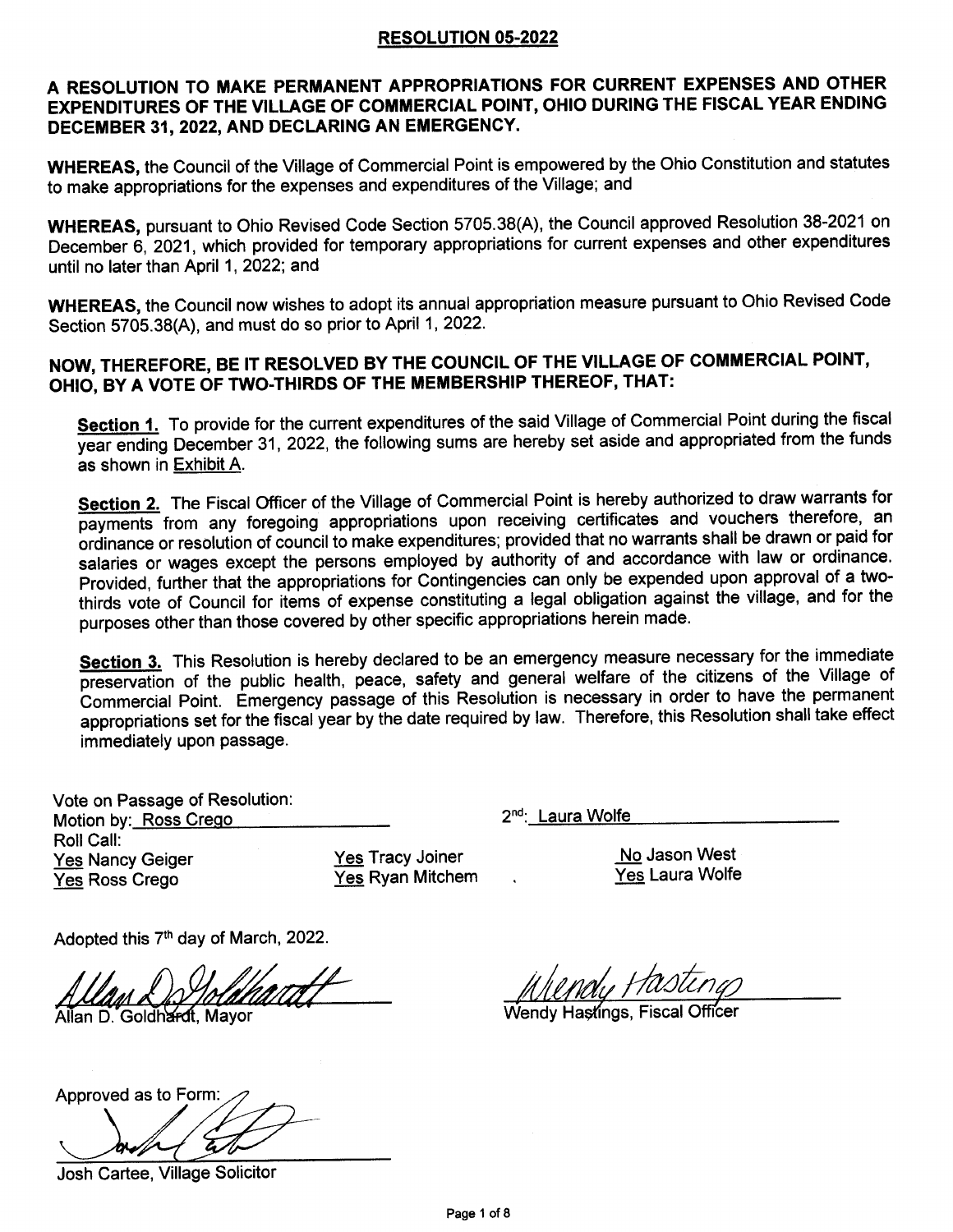| General Fu <u>nd</u>                            | Account<br>Number                 |                                      | 2022<br>Permanent             |
|-------------------------------------------------|-----------------------------------|--------------------------------------|-------------------------------|
| Item                                            |                                   |                                      |                               |
|                                                 | Security of Persons & Property    |                                      |                               |
| Salary (Police Chief Full Time)                 | 1000-110-190-1001                 | \$                                   | 66,420.00                     |
| Salary (Police Sergeant)                        | 1000-110-190-1002                 | S                                    | 63,780.00                     |
| Salary (Police Officer - Part Time officers)    | 1000-110-190-1013                 | \$                                   | 35,000.00                     |
| Salary (Police Officer - Full Time)             | 1000-110-190-1015                 | \$                                   | 250,800.00                    |
| OPERS - 14% (Part Time)                         | 1000-110-211                      | \$                                   | 6,300.00                      |
| Medicare - 2%                                   | 1000-110-213                      | \$                                   | 7,000.00                      |
| OP & F for Full Time Positions                  | 1000-110-215                      | \$                                   | 75,000.00                     |
| Insurance for Employees                         | 1000-110-220                      | \$                                   | 100,000.00                    |
| Worker's Compensation (Police Chief & Officers) | 1000-110-225                      | \$                                   | 35,000.00                     |
| Uniforms & Clothing                             | 1000-110-270                      | \$                                   | 8,000.00                      |
| Telephone (Cell Phone)                          | 1000-110-321                      | \$                                   | 2,000.00                      |
| Other Communications - WIFI Card & Comm Project | 1000-110-329                      | \$                                   | 2,500.00                      |
|                                                 | 1000-110-348                      | \$                                   | 4,000.00                      |
| <b>Training Services</b>                        | 1000-110-351                      | \$                                   | 6,000.00                      |
| Insurance & Bonding                             | 1000-110-393                      | \$                                   | 70,000.00                     |
| Money Reserved for Police Cruiser               | 1000-110-399                      | \$                                   | 35,000.00                     |
| Contractual Services (LEADS, LEXIPOL)           | 1000-110-420                      | \$                                   | 30,000.00                     |
| <b>Operating Supplies &amp; Materials</b>       | 1000-110-433                      | \$                                   | 10,000.00                     |
| Repair & Maint. of Motor Vehicles               | 1000-110-590                      | \$                                   | 5,000.00                      |
| <b>Capital Outlay</b><br>Total                  |                                   | \$                                   | 811,800.00                    |
| Electricity                                     | 1000-130-311                      | S                                    | 35,000.00                     |
|                                                 |                                   |                                      |                               |
|                                                 | Traffic Signals, Signs, & Marking |                                      |                               |
|                                                 | 1000-150-311                      | \$                                   | 400.00                        |
| Flectricity - School Sign                       |                                   | \$                                   | 5,000.00                      |
| <b>Operating Supplies &amp; Materials</b>       | 1000-150-420                      | \$                                   | 5,400.00                      |
| Total                                           |                                   |                                      |                               |
|                                                 |                                   |                                      |                               |
|                                                 |                                   |                                      | <b>Public Health Services</b> |
| County Health District - Dues & Fees            | 1000-210-391                      | \$                                   | 20,000.00                     |
| Other Public Health Services - Pest Control     | 1000-290-399                      | \$                                   | 2,000.00                      |
| Total                                           |                                   | $\overline{\boldsymbol{\mathsf{s}}}$ | 22,000.00                     |
|                                                 |                                   |                                      |                               |
|                                                 |                                   |                                      |                               |
|                                                 | Community Planning and Zoning     |                                      |                               |
| Salary (Zoning Inspector)                       | 1000-410-190                      | \$                                   | 15,000.00                     |
| OPERS - 14% (Zoning Inspector)                  | 1000-410-211                      | \$                                   | 2,000.00                      |
| Medicare - 2% (Zoning Inspector)                | 1000-410-213                      | \$                                   | 250.00                        |
| Workers Compensation (Zoning Inspector)         | 1000-410-225                      | \$                                   | 200.00                        |
| <b>Employee Reimbursements (Milage)</b>         | 1000-410-250                      | \$                                   | 1,000.00                      |
| Accounting & Legal Fees (Zoning Issues)         | 1000-410-341                      | \$                                   | 2,000.00                      |
| <b>Contractual Services (Mowing)</b>            | 1000-410-399                      | \$                                   | 1,000.00                      |
| Deposits Refunded                               | 1000-410-610                      | \$                                   | 500.00                        |
| Tatal                                           |                                   | \$                                   | 21,950.00                     |

#### Page 2 of 8

**Total** 

### RESOLUTION 05.2022 Exhibit A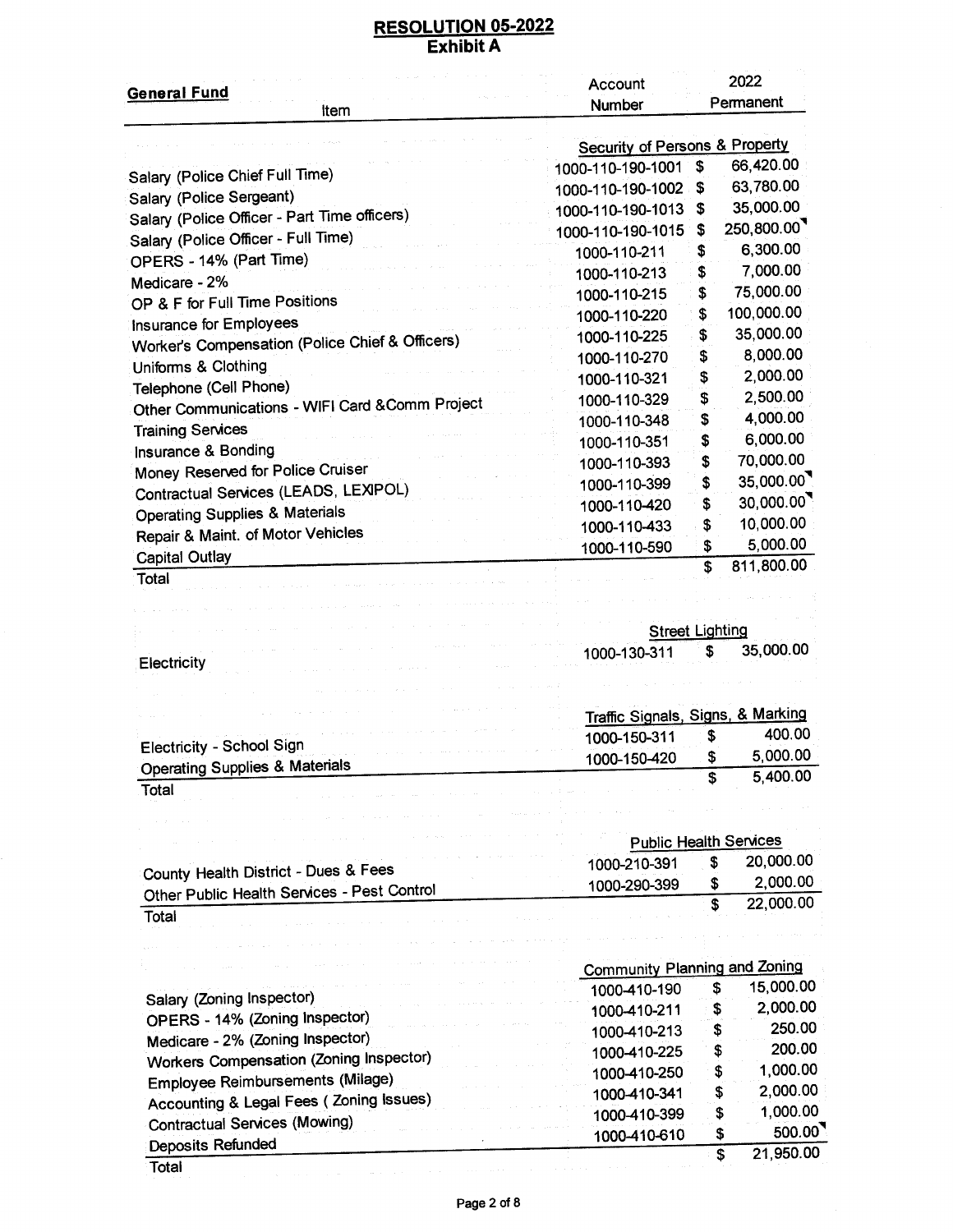$\bar{z}$ 

|                                                                                         | Account                        | 2022      |                                                                                                                                                                                                                           |
|-----------------------------------------------------------------------------------------|--------------------------------|-----------|---------------------------------------------------------------------------------------------------------------------------------------------------------------------------------------------------------------------------|
| ltem                                                                                    | Number                         | Permanent |                                                                                                                                                                                                                           |
|                                                                                         | Transportation                 |           |                                                                                                                                                                                                                           |
| Salary - Street Employee                                                                | 1000-620-190                   | \$        | 67,000.00                                                                                                                                                                                                                 |
| Salary - Part Time Personnel                                                            | 1000-620-190-1018              | \$        | 15,000.00                                                                                                                                                                                                                 |
| <b>OPERS-</b>                                                                           | 1000-620-211                   | \$        | 12,000.00                                                                                                                                                                                                                 |
| Medicare -                                                                              | 1000-620-213                   | \$        | 2,000.00                                                                                                                                                                                                                  |
| Insurance                                                                               | 1000-620-220                   | \$        | 18,720.00                                                                                                                                                                                                                 |
| Worker's Comp -                                                                         | 1000-620-225                   | \$        | 1,000.00                                                                                                                                                                                                                  |
| Uniforms and Clothing                                                                   | 1000-620-270                   | \$        | 1,000.00                                                                                                                                                                                                                  |
| Telephone (Cell Phone)                                                                  | 1000-620-321                   | \$        | 1,300.00                                                                                                                                                                                                                  |
| Insurance and Bonding                                                                   | 1000-620-351                   | \$        | 10,000.00                                                                                                                                                                                                                 |
| <b>Street - Contractual Services</b>                                                    | 1000-620-396                   | \$        | 50,000.00                                                                                                                                                                                                                 |
| <b>Operating Supplies and Materials</b>                                                 | 1000-620-420                   | \$        | 40,000.00                                                                                                                                                                                                                 |
|                                                                                         | 1000-620-430                   | \$        | 40,000.00                                                                                                                                                                                                                 |
| Repairs and Maintenance - Streets                                                       | 1000-620-439                   | \$        | 5,000.00                                                                                                                                                                                                                  |
| Other Repairs and Maintenance - equipment                                               | 1000-620-530                   | \$        | 40,000.00                                                                                                                                                                                                                 |
| <b>Land and Buildings</b>                                                               | 1000-620-590                   | \$        | 25,000.00                                                                                                                                                                                                                 |
| <b>Capital Outlay</b>                                                                   |                                | \$        | 328,020.00                                                                                                                                                                                                                |
|                                                                                         |                                |           |                                                                                                                                                                                                                           |
|                                                                                         |                                |           |                                                                                                                                                                                                                           |
|                                                                                         | Streets, Sidewalks, Curbs      |           |                                                                                                                                                                                                                           |
| Streets Cleaning, Snow and Ice Removal                                                  | 1000-630-396                   | \$        | 10,000.00                                                                                                                                                                                                                 |
| <b>Storm Sewer and Drains</b>                                                           | 1000-640-399                   | \$        | 75,000.00                                                                                                                                                                                                                 |
| <b>Sidewalks</b>                                                                        | 1000-670-396                   | \$        | 65,000.00                                                                                                                                                                                                                 |
|                                                                                         |                                |           |                                                                                                                                                                                                                           |
|                                                                                         |                                | \$        |                                                                                                                                                                                                                           |
|                                                                                         |                                |           |                                                                                                                                                                                                                           |
|                                                                                         |                                |           |                                                                                                                                                                                                                           |
|                                                                                         |                                |           |                                                                                                                                                                                                                           |
|                                                                                         | Mayor & Administrative Offices | \$        |                                                                                                                                                                                                                           |
| Salary (Administrator)                                                                  | 1000-710-131                   |           |                                                                                                                                                                                                                           |
| Salary - Engineer                                                                       | 1000-710-139-1020              | \$        |                                                                                                                                                                                                                           |
| Salary (Mayor)                                                                          | 1000-710-161                   | \$        |                                                                                                                                                                                                                           |
| OPERS - 14% (Administrator, Assist, Engineer)                                           | 1000-710-211                   | \$        |                                                                                                                                                                                                                           |
| <b>Social Security</b>                                                                  | 1000-710-212                   | \$        |                                                                                                                                                                                                                           |
| Medicare - 2% (Administrator & Mayor)                                                   | 1000-710-213                   | \$        |                                                                                                                                                                                                                           |
| Workers Compensation (Administrator & Mayor)                                            | 1000-710-225                   | \$        |                                                                                                                                                                                                                           |
| Employee Reimbursements (Office Items)                                                  | 1000-710-250                   | \$        |                                                                                                                                                                                                                           |
| Electricity                                                                             | 1000-710-311                   | \$        |                                                                                                                                                                                                                           |
| <b>Natural Gas</b>                                                                      | 1000-710-313                   | \$        |                                                                                                                                                                                                                           |
| Telephone                                                                               | 1000-710-321                   | \$        |                                                                                                                                                                                                                           |
| Postage                                                                                 | 1000-710-322                   | \$        |                                                                                                                                                                                                                           |
| Other - Communications, Printing and Advertising                                        | 1000-710-329                   | \$        |                                                                                                                                                                                                                           |
| Training                                                                                | 1000-710-348                   | \$        |                                                                                                                                                                                                                           |
| Insurance - Office                                                                      | 1000-710-351                   | \$        |                                                                                                                                                                                                                           |
| <b>Contractual Services</b>                                                             | 1000-710-399                   | S         |                                                                                                                                                                                                                           |
| <b>Office Supplies &amp; Materials</b>                                                  | 1000-710-410                   | \$        |                                                                                                                                                                                                                           |
| Cleaning, Maintenance & Repair of Admin. Building<br>Machinery, Equipment and Furniture | 1000-710-431<br>1000-710-540   | \$<br>\$  | 150,000.00<br>6,300.00<br>15,000.00<br>1,500.00<br>1,300.00<br>500.00<br>600.00<br>500.00<br>7,500.00<br>1,500.00<br>4,500.00<br>3,000.00<br>3,000.00<br>500.00<br>4,500.00<br>500.00<br>7,500.00<br>6,000.00<br>5,000.00 |

 $\mathcal{L}_{\mathrm{max}}$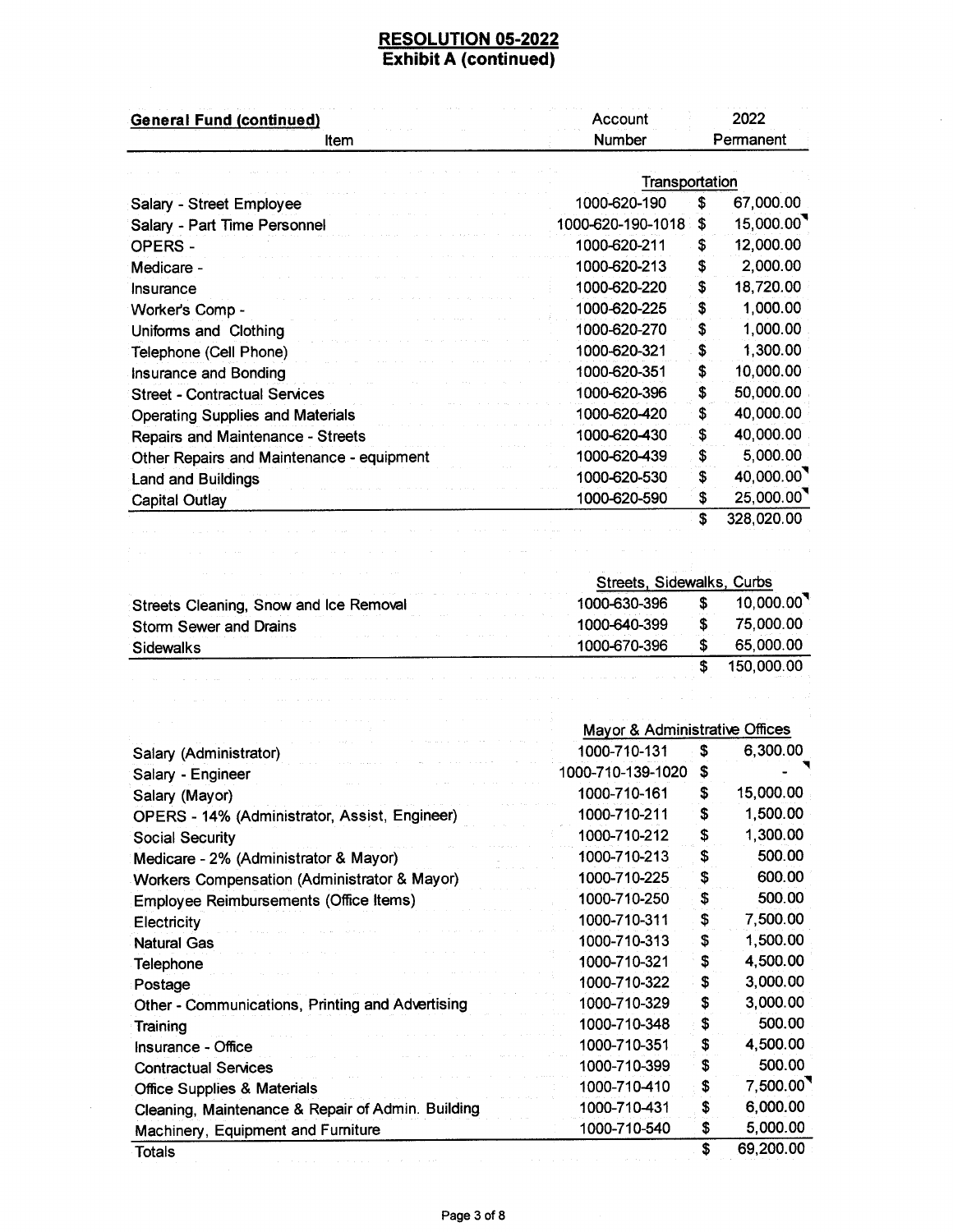$\sim 100$ 

| <b>General Fund (continued)</b>                  | Account                               |    | 2022       |  |
|--------------------------------------------------|---------------------------------------|----|------------|--|
| Item                                             | <b>Number</b>                         |    | Permanent  |  |
|                                                  | <b>Legislative Council Activities</b> |    |            |  |
| Salaries (Council)                               | 1000-715-111                          | S  | 15,000.00  |  |
| Social Security - 6.2% (Council)                 | 1000-715-212                          | S  | 1,500.00   |  |
| Medicare - 2% (Council)                          | 1000-715-213                          | S  | 500.00     |  |
| <b>Workers Compensation (Council)</b>            | 1000-715-225                          |    | 200.00     |  |
| Accounting & Legal Fees (Solicitor Fees)         | 1000-715-341                          | S  | 150,000.00 |  |
| <b>Engineering Services</b>                      | 1000-715-346                          | S  |            |  |
| Council Member's Training & Seminars             | 1000-715-348                          | S  | 1,000.00   |  |
| Professional & Technical Services (Codification) | 1000-715-349                          | S  | 10,000.00  |  |
| <b>Totals</b>                                    |                                       | \$ | 178,200.00 |  |

|                                           | Mayor's Court        |  |           |  |
|-------------------------------------------|----------------------|--|-----------|--|
| Professional Services - Magistrate Fee    | 1000-720-300-1050    |  | 4.000.00  |  |
| <b>Professional Services - Prosecutor</b> | 1000-720-300-1055 \$ |  | 15,000.00 |  |
| Dues & Fees                               | 1000-720-391         |  | 200.00    |  |
| <b>Other-Other Contractual Services</b>   | 1000-720-399         |  | 1.500.00  |  |
| Total                                     |                      |  | 20,700.00 |  |

|                                                       | <b>Fiscal Officer</b> |    |           |  |
|-------------------------------------------------------|-----------------------|----|-----------|--|
| Salary (Fiscal Officer - 50%)                         | 1000-725-121          | S  | 37,800.00 |  |
| Salary (Administrative Assistant 30%)                 | 1000-725-122          | S  | 17,080.00 |  |
| <b>OPERS - 14%</b>                                    | 1000-725-211          | \$ | 8,000.00  |  |
| Medicare - 2%                                         | 1000-725-213          | S  | 1,250.00  |  |
| Insurance for Fiscal Officer & Staff Full Time        | 1000-725-220          | S  | 7,500.00  |  |
| <b>Workers Compensation</b>                           | 1000-725-225          | S  | 1,200.00  |  |
| <b>Uniform Accounting Network</b>                     | 1000-725-343          | S  | 5,500.00  |  |
| Insurance & Bonding (Fiscal Officer & Assistant)      | 1000-725-351          | S  | 500.00    |  |
| Contractual Services - Training, Temporary Help, etc. | 1000-725-399          | S  | 300.00    |  |
| Total                                                 |                       | S  | 79,130.00 |  |

|                                                    |              | Land & Buildings |           |  |
|----------------------------------------------------|--------------|------------------|-----------|--|
| Repair & Maintenance of Buildings                  | 1000-730-392 |                  | 20,000.00 |  |
| Capital Outlay for Land & Land Imp(Gathering Place | 1000-730-510 |                  |           |  |
| Equipment                                          | 1000-730-520 |                  | 1.500.00  |  |
| Total                                              |              |                  | 21.500.00 |  |

ال والمعادل المعدل المالي المعادل التي يتم المنتقل المعادلة المعدلة المعادلة التي تتم التي يتم التي يتم المعدلة<br>المعدل المعدل المعدل المعدل المعدل التي يتم المعدلة المعدلة المعدلة المعدلة المعدل المعدل المعدل المعدلة وال

| in the second community of the contract of the community of the community of the community of the community of the community of the community of the community of the community of the community of the community of the commu                                        | <b>Contract Contract Contract</b>                                                                                               | <b>County Auditor Fees</b> |                                                                                                                                                                                                                               |  |  |
|-----------------------------------------------------------------------------------------------------------------------------------------------------------------------------------------------------------------------------------------------------------------------|---------------------------------------------------------------------------------------------------------------------------------|----------------------------|-------------------------------------------------------------------------------------------------------------------------------------------------------------------------------------------------------------------------------|--|--|
| the experimental control of the control of the control of the control of the control of the control of the control of the control of the control of the control of the control of the control of the control of the control of<br><b>Property Tax Collection Fees</b> | the contract of the contract of the contract of the contract of the contract of the contract of the contract of<br>1000-740-344 |                            | 4.500.00                                                                                                                                                                                                                      |  |  |
| the company of the company of the company of the company of the company of the company of the company of the company of<br><b>Election Expenses</b>                                                                                                                   |                                                                                                                                 |                            | the company of the company of the company of the company of the company of the company of the company of the company of the company of the company of the company of the company of the company of the company of the company |  |  |
| Total<br>and and the contract of the contract of the contract of the contract of the contract of the contract of the contract of the contract of the contract of the contract of the contract of the contract of the contract of the co                               | <b>Contract Contract</b>                                                                                                        |                            | 5.500.00                                                                                                                                                                                                                      |  |  |
| the activity of a series of the contract of the contract of the contract and a series of the contract of the contract of the contract of the contract of the contract of the contract of the contract of the contract of the c                                        |                                                                                                                                 |                            |                                                                                                                                                                                                                               |  |  |

|                                                                           |                                                                      |                                                                                                                 | <b>State Auditor Fees</b> |  |                                                                                                                                                                                                                                                                                                                                                                   |          |                                                                                                                              |
|---------------------------------------------------------------------------|----------------------------------------------------------------------|-----------------------------------------------------------------------------------------------------------------|---------------------------|--|-------------------------------------------------------------------------------------------------------------------------------------------------------------------------------------------------------------------------------------------------------------------------------------------------------------------------------------------------------------------|----------|------------------------------------------------------------------------------------------------------------------------------|
| the company's property and the company's<br>the company of the company of | <b>Auditing Services</b><br>the contract of the contract of the con- | the contract of the contract of the contract of the contract of the contract of the contract of the contract of |                           |  | international control and and a control and a control and a control of the control of the control of the control of the control of the control of the control of the control of the control of the control of the control of t<br>1000-745-342<br>the contract of the contract of the contract of the contract of the contract of the contract of the contract of | <b>S</b> | 15,000.00<br>the contract of the contract of the contract of the contract of the contract of the contract of the contract of |

 $\bar{z}$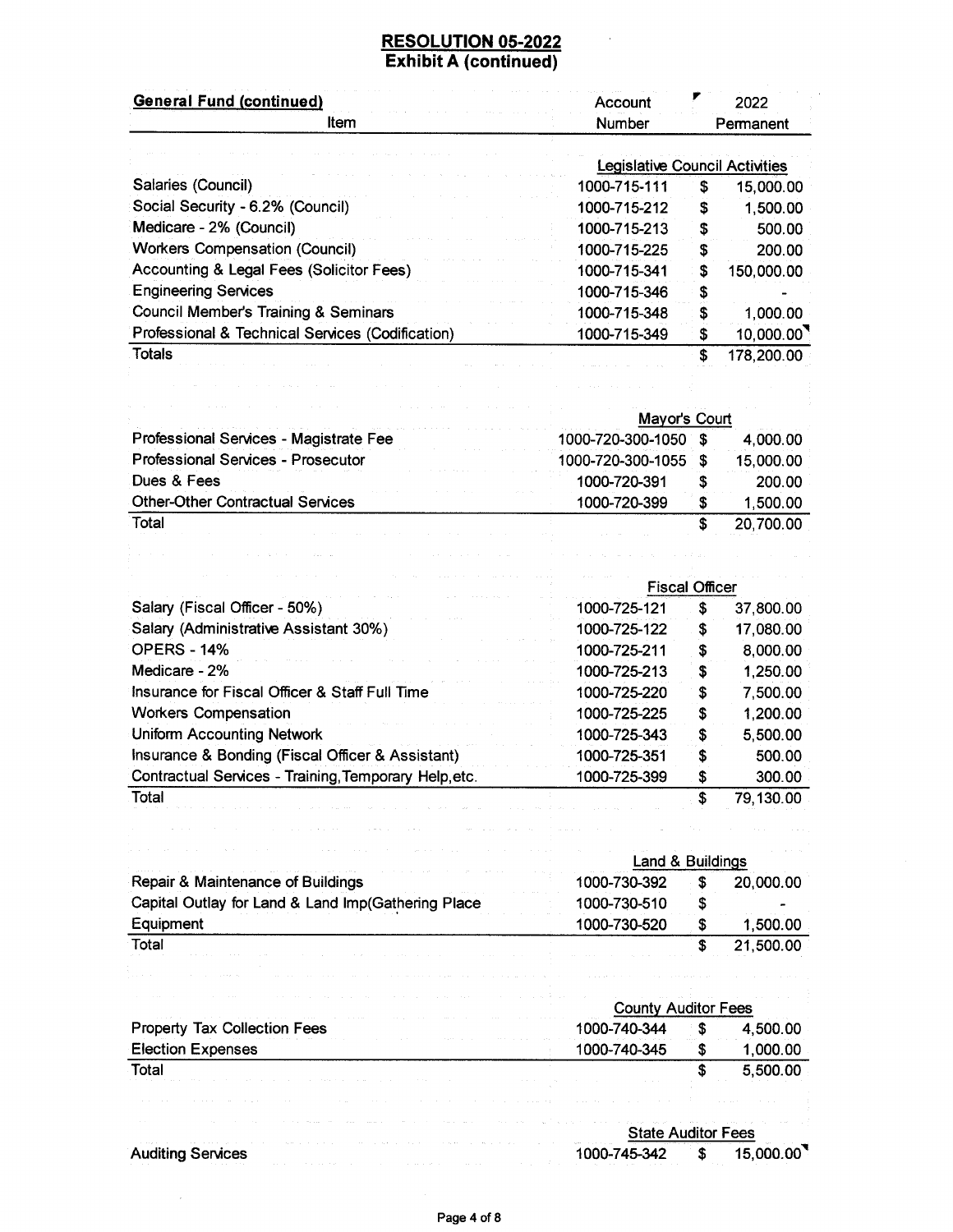| <b>General Fund (continued)</b>             | Account       | 2022                        |
|---------------------------------------------|---------------|-----------------------------|
| <b>Item</b>                                 | <b>Number</b> | Permanent                   |
|                                             |               | <b>Other Financing Uses</b> |
| Dues and Fees (Municipal Tax Retainer Fees) | 1000-755-391  | 40,000.00<br>S              |
| <b>Transfers</b>                            | 1000-910-910  | \$1,717,232.07              |
| Total                                       |               | \$1,757,232.07              |
|                                             |               |                             |
|                                             |               |                             |
|                                             |               |                             |
| <b>Total General Fund</b>                   |               | 3,520,632.07                |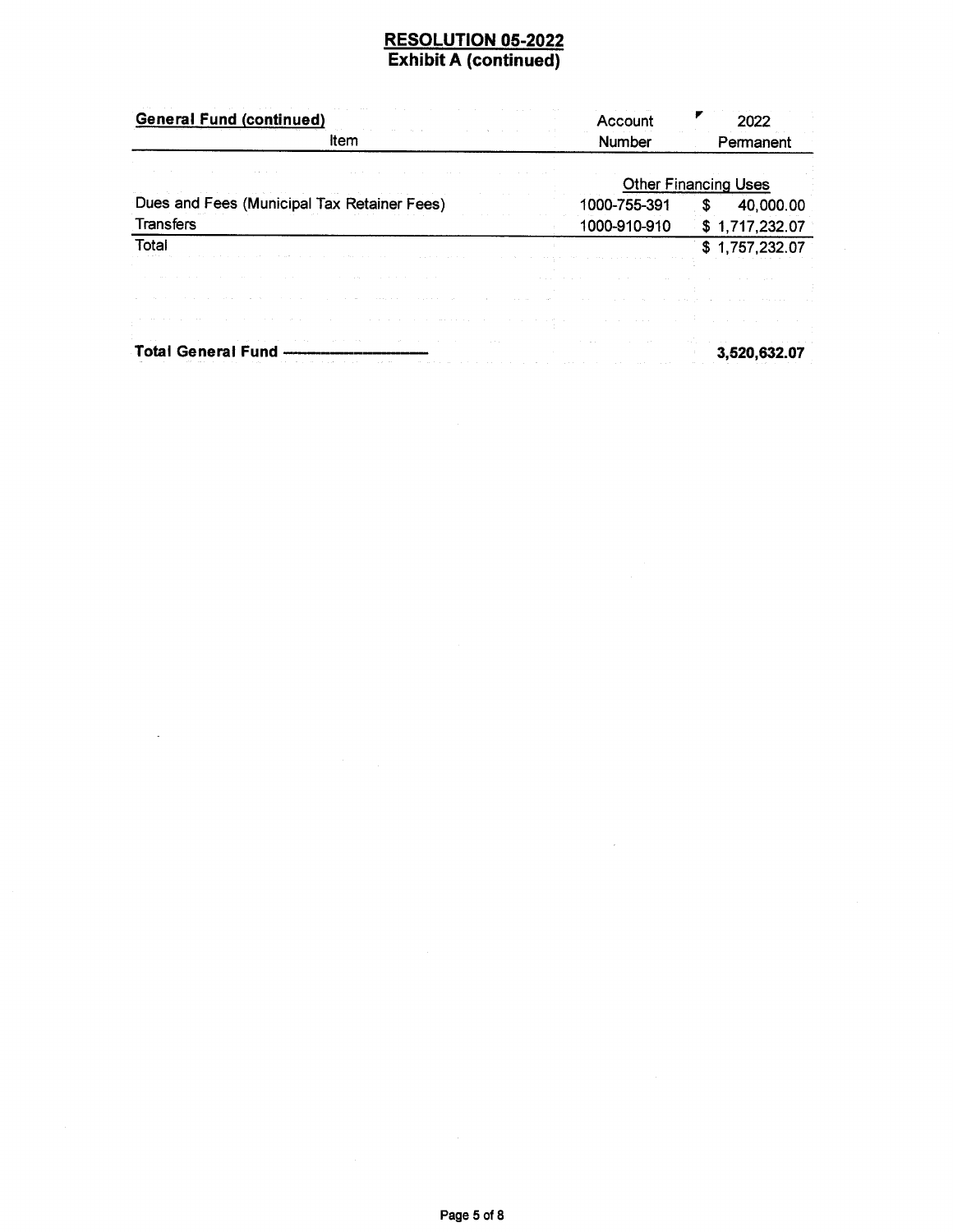$\Lambda$ 

 $\hat{\boldsymbol{\epsilon}}$ 

| <b>Special Revenue Funds</b>                              | Account                                 | ▼<br>2022                         |
|-----------------------------------------------------------|-----------------------------------------|-----------------------------------|
| Item                                                      | Number                                  | Permanent                         |
|                                                           |                                         |                                   |
| Street Maintenance & Repair - Contractual Services        | 2011-620-399                            | Transportation<br>S<br>295,891.68 |
| Street, Highways, Curbs and Sidewalks                     | 2011-630-396                            | 40,000.00<br>\$                   |
| Total                                                     |                                         | \$<br>335,891.68                  |
|                                                           |                                         |                                   |
|                                                           |                                         | <b>State Highway</b>              |
| Street Maintenance & Repair - Contractual Services        | 2021-620-399                            | \$<br>38,654.10                   |
|                                                           |                                         |                                   |
|                                                           |                                         |                                   |
|                                                           | Parks & Recreation                      |                                   |
| Parks and Rec - Contractual Services                      | 2041-320-399                            | 150,000.00<br>\$                  |
| Parks and Rec - Capital Outlay                            | 2041-320-590                            | \$<br>60,531.48                   |
|                                                           |                                         | \$<br>210,531.48                  |
|                                                           |                                         |                                   |
|                                                           |                                         | <b>Permissive Motor Vehicles</b>  |
| <b>Other-Other Contractual Services</b>                   | 2101-620-399                            | 8,715.81<br>S                     |
|                                                           |                                         |                                   |
|                                                           | American Recovery Act                   |                                   |
| <b>Contractual Services</b>                               | 2152-290-300                            | \$                                |
| <b>Other-Supplies and Materials</b>                       | 2152-290-490                            | \$                                |
| <b>Capital Outlay</b>                                     | 2152-290-500                            | 16,202.52<br>\$                   |
|                                                           |                                         | \$<br>16,202.52                   |
|                                                           |                                         |                                   |
|                                                           |                                         |                                   |
|                                                           | <b>Police Enforcement and Education</b> |                                   |
| <b>Other Professional and Technical Services</b>          | 2271-110-349                            | \$<br>1,824.39                    |
|                                                           |                                         |                                   |
|                                                           |                                         |                                   |
|                                                           | Ohio Peace Off Ed and Enforce           |                                   |
| <b>Training Services</b>                                  | 2272-110-348                            | 1,896.30<br>\$                    |
|                                                           |                                         | Housing                           |
| <b>Other Community Environment - Contractual Services</b> | 2901-490-399                            | \$1,322,081.18                    |
| Other Salaries - Village Engineer                         | 2901-710-139-1020                       | 150.00<br>\$                      |
| Ohio Public Employers Retirement System                   | 2901-710-211                            | 25.00<br>\$                       |
| Medicare                                                  | 2901-710-213                            | 5.00<br>\$                        |
| <b>Worker's Compensation</b>                              | 2901-710-225                            | \$                                |
|                                                           |                                         | \$1,322,261.18                    |
|                                                           |                                         |                                   |
|                                                           |                                         | <b>TIF Fund</b>                   |
| <b>Other Water</b>                                        | 2903-539-990                            | \$<br>368,542.87                  |
|                                                           |                                         |                                   |
|                                                           |                                         |                                   |
|                                                           |                                         | <b>CRA Fund</b>                   |
| Other Capital Outlay -                                    | 2904-830-590                            | \$<br>3,000.00                    |
|                                                           |                                         |                                   |
| <b>Total Special Revenue Funds-</b>                       |                                         | 2,307,520.33                      |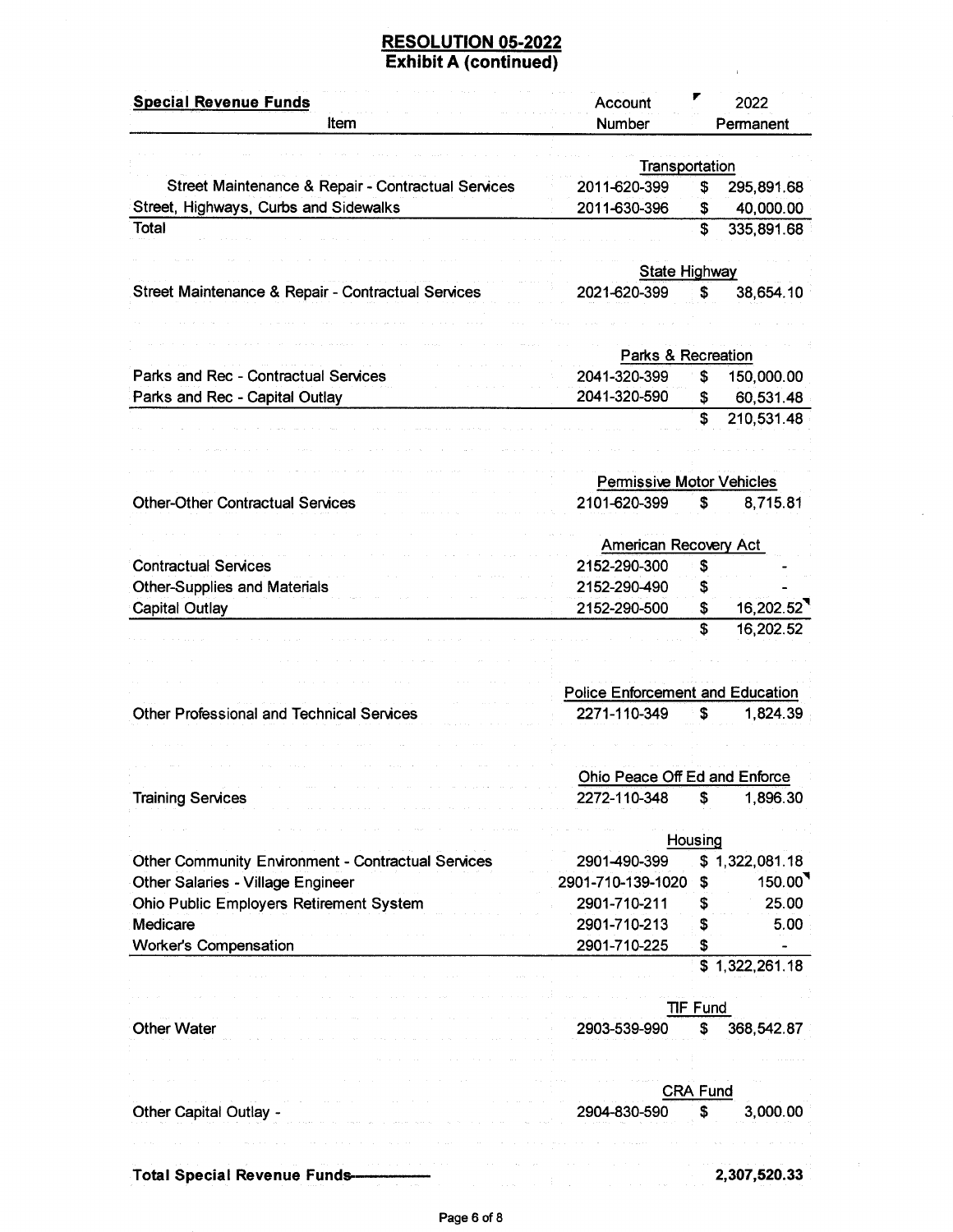| <b>Enterprise Funds</b>                          | Account           | ▼<br>2022        |  |
|--------------------------------------------------|-------------------|------------------|--|
| ltem                                             | Number            | Permanent        |  |
|                                                  |                   |                  |  |
|                                                  | <b>Water Fund</b> |                  |  |
| Salary (Fiscal Officer - 25%)                    | 5101-532-121      | \$<br>18,900.00  |  |
| Salary (Administrative Assistant 35% FT)         | 5101-532-122      | \$<br>16,000.00  |  |
| <b>OPERS - 14%</b>                               | 5101-532-211      | \$<br>5,000.00   |  |
| Medicare - 2%                                    | 5101-532-213      | \$<br>750.00     |  |
| Medical/Hospitalization -                        | 5101-532-220      | \$<br>4,000.00   |  |
| <b>Bureau of Workers Compensation</b>            | 5101-532-225      | \$<br>1,000.00   |  |
| <b>Billing Postage</b>                           | 5101-532-322      | \$<br>5,000.00   |  |
| Contractual Services (Muni-link & Itron Unit)    | 5101-532-397      | \$<br>10,000.00  |  |
| Salary - Administrator                           | 5101-539-131-1030 | 7,000.00<br>s    |  |
| Salary - (Plant Operator - 50%)                  | 5101-539-190-1008 | 38,610.00<br>S   |  |
| Salary - (Plant Superintendent - 50%)            | 5101-539-190-1009 | 45,090.00<br>\$  |  |
| Salary - (Plant Operator - 50%) Full Time        | 5101-539-190-1010 | 35,000.00<br>s   |  |
| Salary - (Plant Operator - 50%) Full Time        | 5101-539-190-1011 | 30,000.00        |  |
| Salary - (Village Engineer)                      | 5101-539-190-1020 | 100.00<br>\$     |  |
| <b>OPERS - 14%</b>                               | 5101-539-211      | 22,000.00<br>\$  |  |
| Medicare - 2%                                    | 5101-539-213      | 3,000.00<br>\$   |  |
| Medical/Hospitalization -                        | 5101-539-220      | \$<br>38,000.00  |  |
| Bureau of Workers Comp.                          | 5101-539-225      | \$<br>4,000.00   |  |
| Employee Reimbursements (Uniforms, Milage, etc.) | 5101-539-250      | \$<br>2,000.00   |  |
| Electricity                                      | 5101-539-311      | 100,000.00<br>\$ |  |
| Telephone                                        | 5101-539-321      | 4,500.00<br>\$   |  |
| <b>Engineering Services</b>                      | 5101-539-346      | 40,000.00<br>\$  |  |
| Professional & Technical (Record Retention)      | 5101-539-349      | \$<br>1,000.00   |  |
| Property & Liability Insurance                   | 5101-539-351      | \$<br>3,500.00   |  |
| Dues, Banking & License Fees                     | 5101-539-391      | 4,500.00<br>\$   |  |
| <b>Contractual Services</b>                      | 5101-539-399      | 165,000.00<br>\$ |  |
| <b>Operating Supplies &amp; Materials</b>        | 5101-539-420      | \$<br>80,000.00  |  |
| Repairs & Maintenance                            | 5101-539-430      | 350,000.00<br>\$ |  |
| Plant Expansion Buildings and Other Structures   | 5101-539-530      | \$1,327,549.14   |  |
| <b>Other Capital Outlay</b>                      | 5101-539-590      | \$<br>150,000.00 |  |
| <b>Other Deposits Refunded</b>                   | 5101-539-610      | \$<br>500.00     |  |
| Other-Other                                      | 5101-539-690      | \$<br>50,000.00  |  |
| Land & Buildings                                 | 5101-730-530      | \$               |  |
| Accounting & Legal Fees (Solicitor Fees)         | 5101-750-341      | \$<br>5,000.00   |  |
| Principal on New Water Tower                     | 5101-850-710      | 75,000.00<br>\$  |  |
| Interest on New Water Tower                      | 5101-850-720      | 20,000.00<br>\$  |  |
| Principal - (OWDA - Water Plant)                 | 5101-850-710-2000 | 230,000.00<br>S  |  |
| Interest - (OWDA - Water Plant                   | 5101-850-720-2000 | 50,000.00<br>\$  |  |
| Total                                            |                   | \$2,725,649.14   |  |

 $\hat{\boldsymbol{\beta}}$